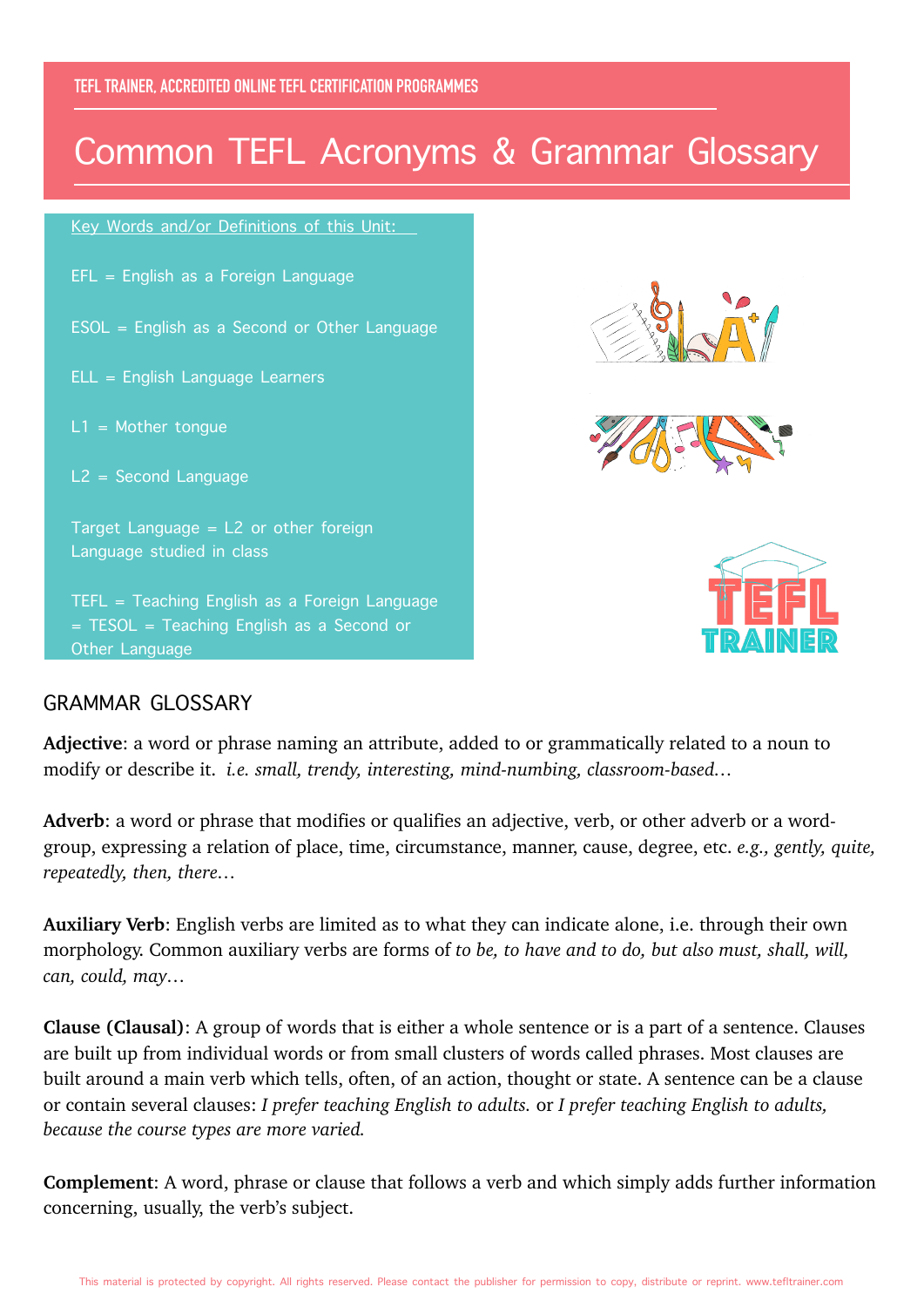**Conjunction:** A type of linking word connecting words, phrases, clauses, or sentences: *and, but…*

**Connector**: A word to link words, phrases and clauses: *but, or, either...* 

**Determiner**: a modifying word that determines the kind of reference a noun or noun group has: *a, the, every…* 

**Direct Object:** A noun or pronoun that receives the action of a transitive verb (a verb that is followed by an object). *I found it here.*

**Element**: An element is a distinct grammatical unit. It is a building block or segment of a sentence. There are three important grammatical elements: word, phrase and clause.

**Gerund**: a form that is derived from a verb but that functions as a noun, in English ending in –ing.

**Infinitive**: A form of a verb without tense and often introduced by "to".

**Meta-language**: a form of language or set of terms used for the description or analysis of another language.

**Modal Verbs**: Auxiliary verbs used in expressing necessity, possibility, obligation, permission... English modal verbs include: *must, shall, will, should, can, could, may and might.*

**Noun**: a word (other than a pronoun) or part of speech used to identify any of a class of people, places, or things (common noun), or to name a particular one of these (proper noun).

**Predicate:** It is one of the two main parts of a clause or sentence. It modified the subject and includes the verb objects, or phrases governed by the verb. *Harry is always ordering take-aways.*

**Preposition**: a word governing, and usually preceding, a noun or pronoun and expressing a relation to another word or element in the clause, as in "*the man on the platform*," "*she arrived after dinner*," "*what did you do it for*?"

**Pronoun**: a word that can function by itself as a noun phrase and that refers either to the participants in the discourse (e.g., *I, you*) or to someone or something mentioned elsewhere in the discourse (e.g., *she, it, this*).

**Sentence:** a group of words that expresses a complete idea. Generally begins with a capital letter and concludes with a full stop, a question mark, or an exclamation mark.

**Stem**: (Grammar) the root or main part of a noun, adjective, or other word, to which inflections or formative elements are added.

**Subject:** it indicated what the sentence is about, governing the verb. *She knew the answer to the question.*